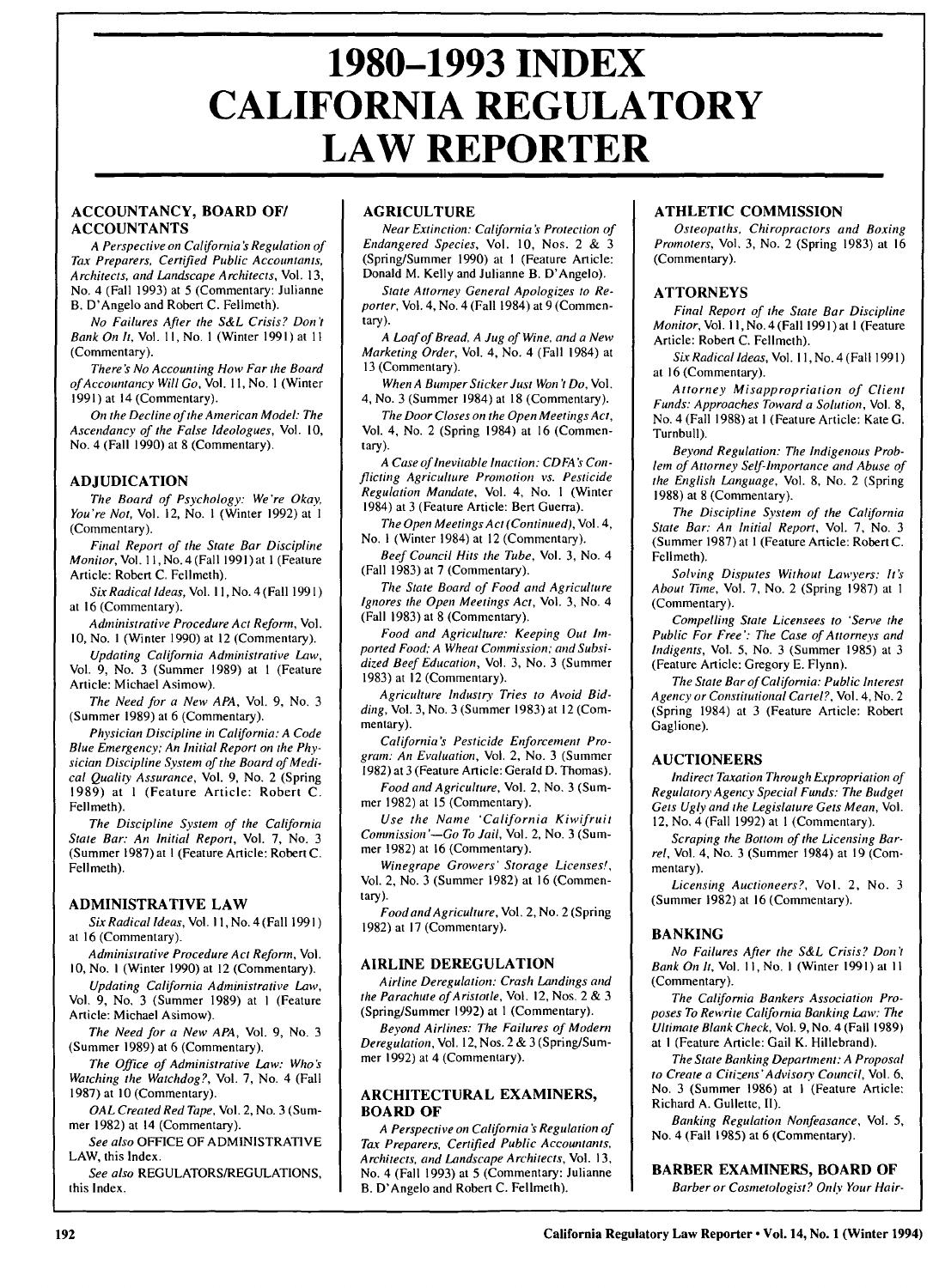dresser Knows For Sure, Vol. 7, No. **I** (Winter 1987) at **I** (Feature Article: Crystal Crawford). More Barber and Cosmetology Nonsense,

Vol. 3, No. 4 (Fall 1983) at 7 (Commentary). The Barber Board, Vol. 2, No. 3 (Summer 1982) at 15 (Commentary).

# **BEEF**

When a Bumper Sticker Just Won't *Do,* Vol. 4, No. 3 (Summer 194) at 18 (Commentary).

Beef Council Hits the Tube, Vol. 3, No. 4 (Fall **1983)** at 7 (Commentary).

Food and Agriculture: Keeping Out Imported Food; A Wheat Commission; and Subsidized Beef Education, Vol. 3, No. 3 (Summer 1983) at 12 (Commentary).

Food and Agriculture, Vol. 2, No. 3 (Summer 1982) at **15** (Commentary).

#### **BEHAVIORAL SCIENCE EXAMINERS, BOARD OF**

The Board of Behavioral Science Examiners and a Consumer Pamphlet, Vol. **3,** No. **3** (Summer **1983)** at **II** (Commentary).

The Board of Behavioral Science Examiners, Vol. 2, No. **I** (Winter **1982)** at 6 (Commentary).

# **BUDGET CRISIS**

The Regulation of Child Care and Califor**nia's** New "Kids'Plates," Vol. **13,** Nos. 2 **& 3** (Spring/Summer **1993)** at **23** (Commentary).

Indirect Taxation Through Expropriation of Regulatory Agency Special Funds: The Budget Gets **Ugly** and the Legislature Gets Mean, Vol. 12, No. 4 (Fall **1992)** at **I** (Commentary).

#### **CABLE TELEVISION**

The Seminal Regulatory Issue of the '90s: Media Regulation and Competition, Vol. **9,** No. 4 (Fall **1989)** at **9** (Commentary).

# **CAMPAIGN CONSULTANTS**

Licensing Campaign Consultants: What To Do About a Troubling Problem, Vol. 5, No. 2 (Spring 1985) at 21 (Commentary).

# **CAMPAIGN FINANCING**

The Role of CUBs in the Reclamation of American Government, Vol. **11,** No. **3** (Summer **1991)** at **19** (Commentary).

The Antidote for Sacramento Corruption: A Wall of Integrity, Vol. **11,** No. 2 (Spring **1991)** at **19** (Commentary).

An Open Letter to Our Colleagues in the Media, Vol. **8,** No. **3** (Summer **1988)** at **10** (Commentary).

**1988:** The Year of Decision for Campaign Finance Reform and California Democracy, Vol. **8,** No. 2 (Spring **1988)** at **I** (Feature Article: with comments **by** Walter Zelman and Assemblymember Ross Johnson).

New Year's Resolutions for the Legislature: A Consumer Manifesto, Vol. **8,** No. **I** (Winter **1988)** at 12 (Commentary).

Where Are The Elections?, Vol. **7,** No. **I** (Winter **1987)** at **9** (Commentary).

Public Financing of Campaigns is Essential, Vol. 5, No. 4 (Fall **1985)** at **7** (Commentary).

#### **CARTELS**

A Perspective on California *'s* Regulation of Tax Preparers, Certified Public Accountants, *Architects,* and Landscape Architects, Vol. **13,** No. 4 (Fall **1993)** at **5** (Commentary: Julianne B. D'Angelo and Robert **C.** Fellmeth).

The Board of Psychology: We're Okay, You're Not, Vol. 12, No. **I** (Winter **1992)** at **I** (Commentary).

There *'S* No Accounting How Far the Board *ofAccountancy* Will Go, Vol. **11,** No. **I** (Winter **1991)** at 14 (Commentary).

On the Decline of the American Model: The Ascendancy of the False Ideologues, Vol. **10,** No. 4 (Fall **1990)** at **8** (Commentary).

The California Bankers Association Proposes To Rewrite California Banking Law: *The* Ultimate Blank Check, Vol. **9,** No. 4 (Fall **1989)** at **I** (Feature Article: Gail K. Hillebrand).

California's Physician Cartel: Keeping Out the Intruders, Vol. **7,** No. 2 (Spring **1982)** at **I** (Feature Article: Steven L. English and Julianne B. D'Angelo).

The Decline of Public Members: The Cartels Retake the Field, Vol. 6, No. 4 (Fall **1986)** at **9** (Commentary).

Public Utilities Administrative Law Judge Proposes Cartel Price Proposals and Minimum Floorsfor Trucking, Vol. 6, No. **I** (Winter 1986) at **7** (Commentary).

The State Bar of California: Public Interest Agency or Constitutional Cartel?, Vol. 4, No. 2 (Spring 1984) at **3** (Feature Article: Robert Gaglione).

# **CHILD CARE**

The Regulation of Child Care and California *'S* New "Kids'Plates, **"** Vol. **13,** Nos. 2 **& 3** (Spring/Summer **1993)at 23** (Commentary).

#### **CHIROPRACTIC EXAMINERS, BOARD OF**

Letters to the Editor, Vol. 4, No. **I** (Winter 1984) at 14 (Commentary).

Osteopaths, Chiropractors and Boxing Promoters, Vol. **3,** No. 2 (Spring **1983)** at **16** (Commentary).

A Classic Loophole, Vol. 2, No. **3** (Summer **1982)** at **16** (Commentary).

#### **CITIZENS' UTILITY BOARDS**

Citizens' Utility Boards (CUBs): Because Utilities Bear Watching (Part II of II), Vol. **11,** No. 3 (Summer 1991) at **I** (Feature Article: Beth Givens).

The Role of CUBs in the Reclamation of American Government, Vol. **1I,** No. 3 (Summer 1991) at 19 (Commentary).

Citizens' Utility Boards (CUBs): Because Utilities Bear Watching (Part I of II), Vol. **1I,** No. 2 (Spring 1991) at I (Feature Article: Beth Givens).

Funding Consumer Representation: Failed Models and Fresh Approaches, Vol. 10, No. **I** (Winter 1990) at **I** (Feature Article: James R. Wheaton).

Forced Dissemination of Information About Consumer Organizations: Lessons from Illinois' Experience, Vol. 9, No. **I** (Winter 1989) at 8 (Commentary: Steven F. Pflaum).

Access to Public Utility Billing Envelopes: The Changing Fortunes of Consumer Representation in PUC Proceedings, Vol. 8, No. 3 (Summer **1988)** at **I** (Feature Article: Kenneth C. Crowley).

#### **COASTAL COMMISSION**

The New Governor Tries to Gut the Coastal Commission-Is It Legal?, Vol. 3, No. 2 (Spring 1983) at 3 (Feature Article: Mark W. Swanson).

#### **COLLECTION AGENCIES**

Sunset Turned on Its Head, Vol. 3, No. 4 (Fall 1983) at 9 (Commentary).

#### **CONTRACTORS STATE LICENSE BOARD**

Contractors State Licensing Board: Let's Have More Commotion and Less Promotion, Vol. **6,** No. 2 (Spring **1986)** at **19** (Commentary).

State Contractor Licenses: A Message from the Board, Vol. 5, No. 3 (Summer 1985) at 18 (Commentary).

The Rule of Regulatory Charade: A Case Study, Vol. 4, No. 4 (Fall 1984) at 12 (Commentary).

The Contractors State Licensing Board: A Policy of Revealing No Evil, Vol. 3, No. 2 (Spring 1983) at 16 (Commentary).

The Contractors State Licensing Board Specialties, Vol. 2, No. **I** (Winter 1982) at 5 (Commentary).

# **COSMETOLOGY, BOARD OF**

Barber or Cosmetologist? Only Your Hairdresser Knows For Sure, Vol. 7, No. **I** (Winter 1987) at **I** (Feature Article: Crystal Crawford).

More Barber and Cosmetology Nonsense, Vol. 3, No. 4 (Fall 1983) at 7 (Commentary).

Board of Cosmetology Considers Ban on Dyslexia-Afflicted Licensees, Vol. 2, No. 4 (Fall  $1982$ ) at  $10$  (Commentary).

The Board of Cosmetology: Ever Vigilant, Vol. 2, No. 3 (Summer 1982) at **15** (Commentary).

#### **DENTAL EXAMINERS, BOARD OF**

Dental Auxiliaries, Vol. 2, No. 2 (Spring 1982) at 17 (Commentary).

#### **DEREGULATION**

A Perspective on California *'s* Regulation of Tax Preparers, Certified Public Accountants, *Architects,* and Landscape Architects, Vol. 13, No. 4 (Fall 1993) at 5 (Commentary: Julianne B. D'Angelo and Robert C. Fellmeth).

Airline Deregulation: Crash Landings and the Parachute of Aristotle, Vol. 12, Nos.  $2 \& 3$ (Spring/Summer 1992) at **I** (Commentary).

Beyond Airlines: The Failures of Modern Deregulation, Vol. 12, Nos. 2 & 3 (Sping/Summer 1992) at 4 (Commentary).

A Requiem for Medical Deregulation: The Rejection of Physician *'s* Assistants' Supervised Authority to Prescribe and Dispense Drugs, Vol. 4, No. 4 (Fall 1984) at 3 (Feature Article: David A. Depolo).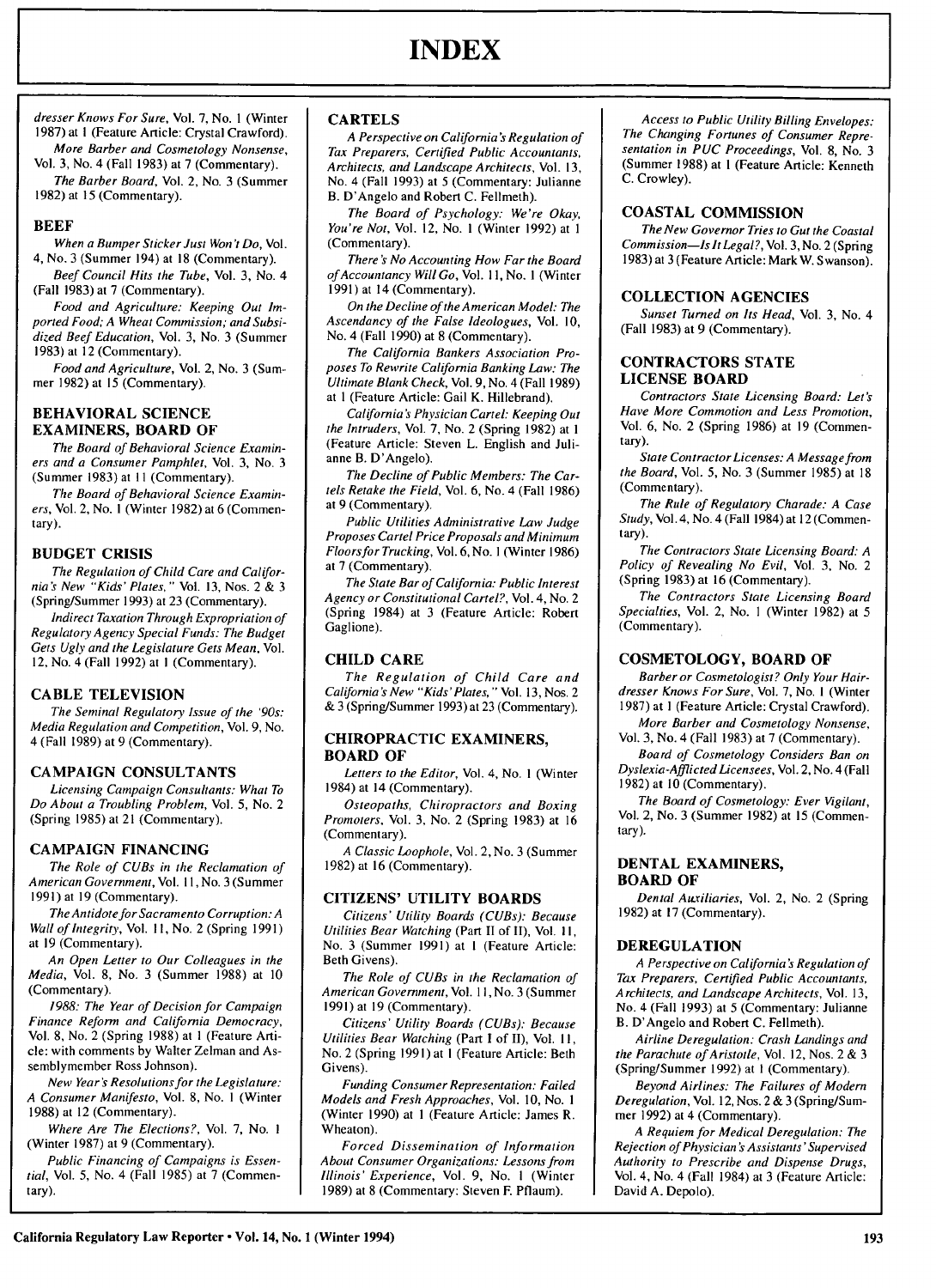# **INDEX**

# **DISCIPLINARY STATUTES**

*A Classic Loophole,* Vol. 2, No. **3** (Summer **1982)** at **16** (Commentary).

# **DISCIPLINE OF ATTORNEYS**

Final *Report* of the State Bar Discipline Monitor, Vol. **11,** No. 4 (Fall **1991)** at **I** (Feature Article: Robert C. Fellmeth).

*No Failures After the S&L Crisis? Don't Bank On It,* Vol. 11, No. **I** (Winter 1991) at **II** (Commentary).

*The Discipline System of the California State Bar: An Initial Report,* Vol. 7, No. 3 (Summer 1987) at 1 (Feature Article: Robert C. Fellmeth).

# **DISCIPLINE OF PHYSICIANS**

*Public Disclosure of Physician Informa*tion: Who Knows What's Best for Whom?, Vol. 13, No. 4 (Fall 1993) at **I** (Commentary: Robert C. Fellmeth and Julianne B. D'Angelo).

*Diverting Justice: Unanswered Questions on Diverting Licensees from Discipline,* Vol. 12, No. 4 (Fall 1992) at 4 (Commentary: Thomas O'Connor).

*An Open Letter Regarding Physician Discipline,* Vol. 10, Nos. 2 & 3 (Spring/Summer 1990) at 21 (Commentary).

*Administrative Procedure Act Reform,* Vol. 10, No. **I** (Winter 1990) at 12 (Commentary).

*Physician Discipline in California: A Code Blue Emergency; An Initial Report on the Physician Discipline System of the Board of Medical Quality Assurance,* Vol. 9, No. 2 (Spring 1989) at **I** (Feature Article: Robert C. Fellmeth).

# **DIVERSION PROGRAMS**

*Diverting Justice: Unanswered Questions on Diverting Licensees from Discipline,* Vol. 12, No. 4 (Fall 1992) at 4 (Commentary: Thomas O'Connor).

#### **DRUG ENFORCEMENT**

*Six Radical Ideas,* Vol. 11, No. 4 (Fall 1991) at 16 (Commentary).

#### **ENDANGERMENT STATUTES**

*Reckless Endangerment and the Executive,* Vol. 6, No. **I** (Winter 1986) at 1 (Feature Article: Helen Garrett).

# **ENERGY COMMISSION, CALIFORNIA**

*Funding Consumer Representation: Failed Models and Fresh Approaches,* Vol. **10,** No. **I** (Winter **1990)** at **I** (Feature Article: James R. Wheaton).

# **ENGINEERS**

*A Perspective on California 's Regulation of Tax Preparers, Certified Public Accountants, Architects, and Landscape Architects,* Vol. 13, No. 4 (Fall 1993) at 5 (Commentary: Julianne B. D'Angelo and Robert C. Fellmeth).

*Letters to the Editor,* Vol. 5, No. 2 (Spring 1985) at 22 (Commentary).

*The Board of Engineers: Milton Berle in Drag,* Vol. 4, No. 4 (Fall 1984) at 8 (Commentary).

*Board of Registration for Professional Engineers,* Vol. 2, No. 3 (Summer 1982) at 15 (Commentary).

# **EXCLUSIONARY RULE**

*Six Radical Ideas,* Vol. 11, No. 4 (Fall 199 **1)** at 16 (Commentary).

# **ENVIRONMENT**

*Messing With Mother Nature: The Quagmire of Wetland Mitigation Banking,* Vol. 13, Nos. 2 & 3 (Spring/Summer 1993) at **I** (Feature Article: Theodore **J.** Griswold).

*Near Extinction: California's Protection of Endangered Species,* Vol. 10, Nos. 2 & 3 (Spring/Summer 1990) at **I** (Feature Article: Donald M. Kelly and Julianne B. D'Angelo).

*'Short Lists' and 'Dead Bodies': Violating the Body Politic,* Vol. 7, No. 2 (Spring 1987) at 15 (Commentary).

*CEQA 1983: Alive! But How Well?,* Vol. 3, No. 4 (Fall 1983) at 3 (Feature Article: Ron Bass).

# **FABRIC CARE, BOARD OF**

*The Battle of the Bulge: The Board of Fabric Care Launches Counter-Offensive,* Vol. 5, No. **I** (Winter **1985)** at **8** (Commentary).

*Bill to Abolish Board of Fabric Care,* Vol. 4, No. 2 (Spring 1984) at **15** (Commentary).

*The Board of Fabric Care Finds Eternity,* Vol. **3,** No. **3** (Summer **1983)** at **8** (Commentary).

*The State Board of Fabric Care: It Doesn't Care For You,* Vol. 2, No. 4 (Fall **1982)** at **3** (Feature Article: John **S.** Moot).

# **FISH AND GAME**

*Messing With Mother Nature: The Quagmire of Wetland Mitigation Banking,* Vol. **13,** Nos. 2 **& 3** (Spring/Summer **1993)** at **1** (Feature Article: Theodore **J.** Griswold).

*Near Extinction: California's Protection of Endangered Species,* Vol. **10,** Nos. 2 **&** 3 (Spring/Summer **1990)** at **I** (Feature Article: Donald M. Kelly and Julianne **B.** D'Angelo).

#### **FOREIGN-TRAINED PRACTITIONERS**

*California 'S Physician Cartel: Keeping Out the Intruders,* Vol. **7,** No. 2 (Spring **1987)** at **I** (Feature Article: Steven L. English and Julianne B. D'Angelo).

# **FREEZES, HIRING**

*The Hiring Freeze,* Vol. 2, No. **3** (Summer **1982)** at 14 (Commentary).

*An Arbitrary Hiring Freeze,* Vol. 2, No. 2 (Spring **1982)** at **17** (Commentary).

*The Hiring Freeze,* Vol. 2, No. **I** (Winter **1982)** at 5 (Commentary).

#### **FREEZES, SPENDING**

*How to Cut State Spending: Irrational Freezes,* Vol. **3,** No. **3** (Summer **1983)** at **13** (Commentary).

# **FUNERAL DIRECTORS AND EMBALMERS, BOARD OF**

*The Attorney General's "Circle of Error"*

*Casts a Shadow Over California 's Sunshine Laws,* Vol. 13, No. **I** (Winter 1993) at 1 (Feature Article: Robert C. Fellmeth and Julianne B. D'Angelo).

*Legislative Witch Hunt Snares Gang of Four,* Vol. 3, No. 4 (Fall 1983) at 8 (Commentary).

*Regulating Funeral Directors and Embalmers: What to Preserve,* Vol. 2, No. 2 (Spring 1982) at 3 (Feature Article: Elizabeth A. Mulroy).

# **GEOLOGISTS, BOARD OF**

*The State Board of Geology: Standing on Shaky Ground,* Vol. 4, No. 3 (Summer 1984) at 3 (Feature Article: Michael T. Hartney).

*The Board of Geology StumblesAgain,* Vol. 3, No. **I** (Winter 1983) at 13 (Commentary).

# **GRAPES**

*A Loaf of Bread, A Jug of Wine, andA New Marketing Order,* Vol. 4, No. 4 (Fall 1984) at 13 (Commentary).

*Food and Agriculture: Keeping Out Imported Food; A Wheat Commission; and Subsidized Beef Education,* Vol. 3, No. 3 (Summer 1983) at 12 (Commentary).

# **GUIDE DOGS FOR THE BLIND, BOARD OF**

*Some Agencies Need An 'Attitude Adjustment',* Vol. **7,** No. 2 (Spring **1987)** at **13** (Commentary).

#### **HEALTH SERVICES, DEPARTMENT OF**

*Indoor Pollution? Let's Look At It,* Vol. 4, No. 3 (Summer 1984) at 18 (Commentary).

# **INITIATIVE PROCESS**

*The Problem With Propositions,* Vol. **10,** No. **I** (Winter 1990) at 16 (Commentary).

# **INSURANCE, DEPARTMENT OF**

*Funding Consumer Representation: Failed Models and Fresh Approaches,* Vol. 10, No. **I** (Winter 1990) at **I** (Feature Article: James R. Wheaton).

*California Medigap Insurance: A Case of Bad Faith,* Vol. 7, No. 4 (Fall 1987) at **I** (Feature Article: Julie Ramirez-Cardenas).

*It's Not Nice to Fool with Maxine Waters,* Vol. 6, No. 3 (Summer 1986) at 6 (Commentary).

*A Proposed Solution to Both the Injustice of Current Joint and Several Liability and the Prospective Injustice of Proposition 51,* Vol. **6,** No. 2 (Spring 1986) at 20 (Commentary).

# **INTERVENOR COMPENSATION**

*Citizens' Utility Boards (CUBs): Because Utilities Bear Watching (Part* II of II), Vol. **11,** No. 3 (Summer 1991) at 1 (Feature Article: Beth Givens).

*Funding Consumer Representation: Failed Models and Fresh Approaches,* Vol. 10, No. **I** (Winter 1990) at 1 (Feature Article: James R. Wheaton).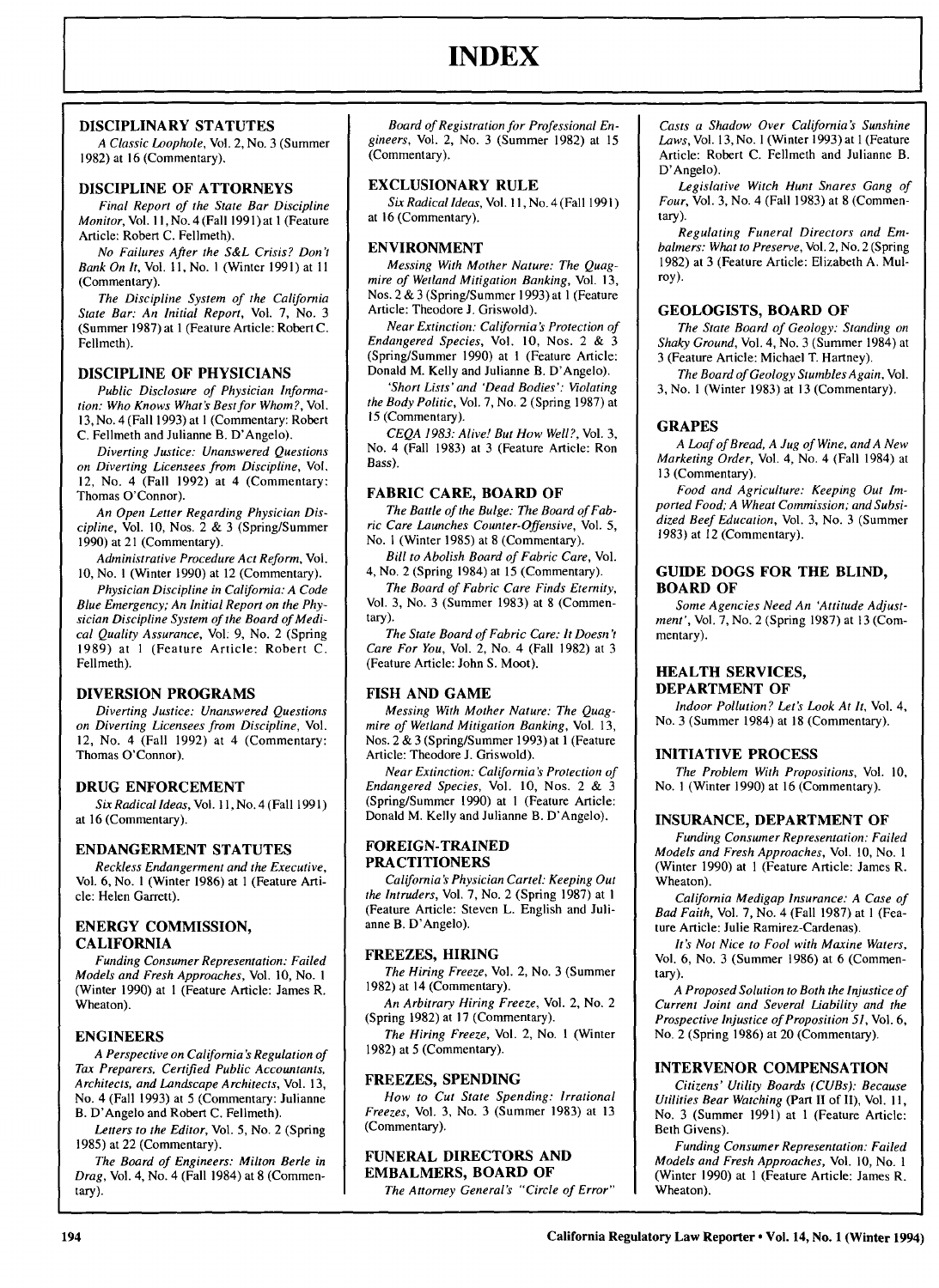# **JUDICIAL REVIEW OF AGENCY DECISIONS**

Judicial Check ofAgency Abuse: The Third *District Moots Itself,* Vol. 12, No. I (Winter 1992) at 3 (Commentary).

Six Radical Ideas, Vol. 11, No. 4 (Fall 1991) at 16 (Commentary).

Final Report of the State Bar Discipline Monitor, Vol. *11,* No.4(Fall 1991)at **I** (Feature Article: Robert C. Fellmeth).

On the Decline of the American Model: The Ascendancy of the False Ideologues, Vol. **10,** No. 4 (Fall 1990) at 8 (Commentary).

*Administrative* Procedure Act Reform, Vol. 10, No. **I** (Winter 1990) at 12 (Commentary).

Updating California Administrative *Law,* Vol. 9, No. 3 (Summer 1989) at I (Feature Article: Michael Asimow).

The Need for a New APA, Vol. 9, No. 3 (Summer 1989) at 6 (Commentary).

#### **JUST COMPENSATION**

The Just Compensation Clause and Land Use Regulation: Will Compensation Ever Be Just?, Vol. 6, No. 4 (Fall 1986) at I (Feature Article: Peter C. Ward).

# **LANDSCAPE** ARCHITECTS, **BOARD OF**

A Perspective on California's Regulation of Tax Preparers, Certified Public Accountants, Architects, and Landscape Architects, Vol. 13, No. 4 (Fall 1993) at 5 (Commentary: Julianne B. D'Angelo and Robert C. Fellmeth).

Guess Who They're Licensing Now?, Vol. 3, No. 3 (Summer 1983) at 12 (Commentary).

# **LAND USE REGULATION**

The Just Compensation Clause and Land Use Regulation: Will Compensation Ever Be Just?, Vol. 6, No. 4 (Fall 1986) at I (Feature Article: Peter C. Ward).

# **LANGUAGE**

Beyond Regulation: The Indigenous Problem of Attorney Self-Importance and Abuse of the English Language, Vol. 8, No. 2 (Spring 1988) at 8 (Commentary).

# **LEGAL TECHNICIANS**

Six Radical Ideas, Vol. **1I,** No. 4 (Fall 199 **1)** at 16 (Commentary).

# **LEGISLATURE**

Indirect Taxation Through Expropriation of Regulatory Agency Special Funds: The Budget Gets Ugly and the Legislature Gets Mean, Vol. 12, No. 4 (Fall 1992) at I (Commentary).

The Antidote for Sacramento Corruption: A Wall of Integrity, Vol. **11,** No. 2 (Spring 1991) at 19 (Commentary).

On the Decline of the American Model: The Ascendancy of the False Ideologues, Vol. **10,** No. 4 (Fall 1990) at 8 (Commentary).

The Problem With Propositions, Vol. 10, No. I (Winter 1990) at 16 (Commentary).

New Year *S* Resolution for the Legislature: A Consumer Manifesto, Vol. **8,** No. I (Winter 1988) at 12 (Commentary).

Where are the Elections?, Vol. 7, No. **I** (Winter 1987) at 9 (Commentary).

Collecting from the Deadbeat Legislature: A New Tactic, Vol. 6, No. 4 (Fall 1986) at 8 (Commentary).

# **LICENSING**

A Perspective on California's Regulation of Tax Preparers, Certified Public Accountants, Architects, *and* Landscape Architects, Vol. 13, No. 4 (Fall 1993) at 5 (Commentary: Julianne B. D'Angelo and Robert C. Fellmeth).

The Board of Psychology: We're Okay, You're Not, Vol. 12, No. 1 (Winter 1992) at 1 (Commentary).

The Role of CUBs in the Reclamation of American Government, Vol. **11,** No. 3 (Summer 1991) at 19 (Commentary).

Guess Who They're Licensing Now?, Vol. 7, No. 4 (Fall 1987) at **II** (Commentary).

*California* Physician Cartel: Keeping Out the Intruders, Vol. 7, No. 2 (Spring 1987) at **I** (Feature Article: Steven L. English and Julianne B. D'Angelo).

Guess Who They're Licensing Now? Reprise, Vol. 6, No. 3 (Summer 1986) at 7 (Commentary).

Licensing Alternatives Still Popular, Vol. 5, No. 3 (Summer 1985) at 17 (Commentary).

Licensing Campaign Consultants: What To Do About a Troubling Problem, Vol. 5, No. 2 (Spring 1985) at 21 (Commentary).

Guess Who They're Going to Try to License Next?, Vol. 5, No. I (Winter 1985) at 8 (Commentary).

Scraping the Bottom of the Licensing Barrel, Vol. 4, No. 3 (Summer 1984) at 19 (Commentary).

In Search of Licensing, Vol. 4, No. 3 (Summer 1984) at 19 (Commentary).

Paternalism, Vol. 4, No. 2 (Spring 1984) at 14 (Commentary).

Guess Who They're Licensing Now?, Vol. 4, No. 2 (Spring 1984) at 16 (Commentary).

Guess Who They're Licensing Now?, Vol. 3, No. 3 (Summer 1983) at 12 (Commentary).

Guess Who They're Licensing Now?, Vol.

3, No. 2 (Spring 1983) at 17 (Commentary). The Licensing Juggernaut Rolls On, Vol. 3, No. I (Winter 1983) at 12 (Commentary).

Winegrape Growers' Storage Licenses!, Vol. 2, No. 3 (Summer 1982) at 16 (Commentary).

# **LOTTERY**

The California State Lottery *'s* Contribution to Education: The State Learns to Deceive, Vol. **I1,** No. I (Winter 1991) at I (Feature Article: Elisa M. D'Angelo).

The State As Deceiver: The Tawdry Business of State-Promoted Gambling, Vol. 6, No. 4 (Fall 1986) at 9 (Commentary).

# **MEDIA**

The Seminal Regulatory Issue of the '90s: Media Regulation and Competition, Vol. 9, No. 4 (Fall 1989) at 9 (Commentary).

Letters to the Editor, Vol. 8, No. 4 (Fall 1988) (Commentary).

An Open Letter to Our Colleagues in the Media, Vol. 8, No. 3 (Summer 1988) at 10 (Commentary).

# **MEDICAL BOARD OF CALIFORNIA**

Public Disclosure of Physician *Informa*tion: Who Knows What's Best for Whom?, Vol. 13, No. 4 (Fall 1993) at **I** (Commentary: Robert C. Fellmeth and Julianne B. D'Angelo).

Diverting Justice: Unanswered Questions on Diverting Licensees from Discipline, Vol. 12, No. 4 (Fall 1992) at 4 (Commentary: Thomas O'Connor).

On the Decline of the American Model: The Ascendancy of the False *Ideologues,* Vol. 10, No. 4 (Fall 1990) at 8 (Commentary).

An Open Letter Regarding Physician Discipline, Vol. 10, Nos. 2 & 3 (Spring/Summer 1990) at 21 (Commentary).

Administrative Procedure Act Reform, Vol. 10, No. I (Winter 1990) at 12 (Commentary).

Physician Discipline in California: A Code Blue *Emergency;* An Initial Report on the Physician Discipline System of the Board of Medical Quality Assurance, Vol. 9, No. 2 (Spring 1989) at **I** (Feature Article: Robert C. Fellmeth).

*California* 's Physician Cartel: Keeping Out the Intruders, Vol. 7, No. 2 (Spring 1987) at **I** (Feature Article: Steven L. English and Julianne B. D'Angelo).

Some Agencies Need An 'Attitude Adjust*ment'*, Vol. 7, No. 2 (Spring 1987) at 13 (Commentary).

'Impaired' Physicians: The Hitherto Unseen World of Drunk and Addicted Doctors, Vol. 6, No. 3 (Summer 1986) at 6 (Commentary).

A Requiem for Medical Deregulation: The Rejection of Physician *'s* Assistants'Supervised *Authority* to Prescribe and Dispense Drugs, Vol. 4, No. 4 (Fall 1984) at 3 (Feature Article: David A. Depolo).

A Classic Loophole, Vol. 2, No. 3 (Summer 1982) at 16 (Commentary).

#### **NEW** MOTOR **VEHICLE** BOARD

New Motor Vehicle Board Declared Unconstitutional, Vol. 4, No. I (Winter 1984) at **II** (Commentary).

The New Motor Vehicle Board: Are Consumers Being Taken for a Smooth Ride?, Vol. 3, No. 3 (Summer 1983) at 3 (Feature Article: **G.** David Robertson).

The New Motor Vehicle Board, Vol. 2, No. 4 (Fall 1982) at II (Commentary).

# **OFFICE** OF

# **ADMINISTRATIVE LAW**

The Agencies of California Speak Out About the Office of Administrative Law: A Startling Survey, Vol. 8, No. 4 (Fall 1988) (Commentary).

The Office of *Administrative* Law: Who's Watching the Watchdog?, Vol. 7, No. 4 (Fall 1987) at 10 (Commentary).

The Office of Administrative Law: Office of Red Tape?, Vol. 5, No. **I** (Winter 1985) at 3 (Feature Article: Gene Erbin).

The OAL as (Runaway) Rulemaking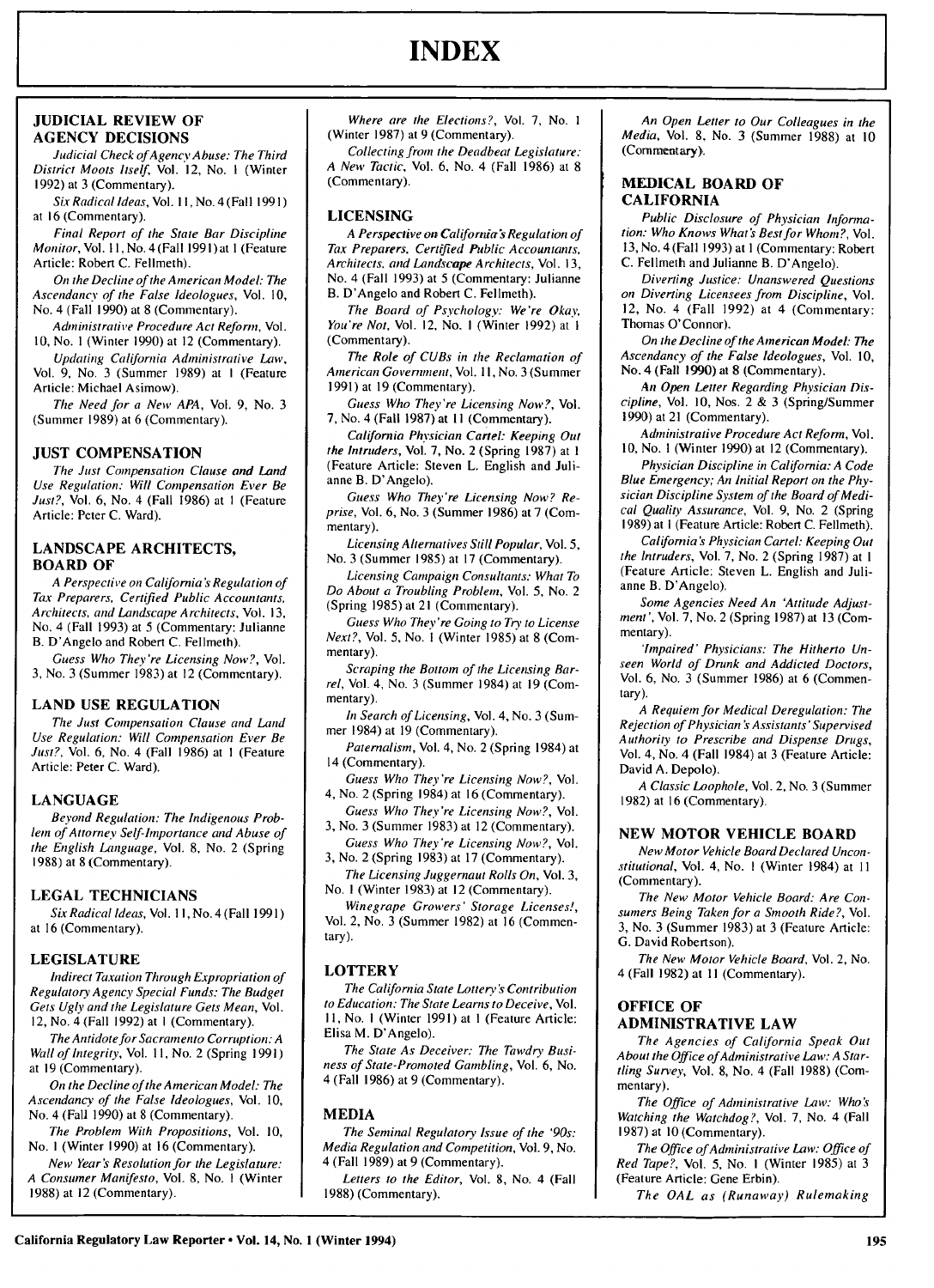# **INDEX**

*Agency,* Vol. 3, No. 2 (Spring 1983) at 14 (Commentary).

*OAL: Paper-Pusher Nonpareil,* Vol. 3, No. **I** (Winter 1983) at 13 (Commentary).

*OAL Again,* Vol. 2, No. 4 (Fall 1982) at 9 (Commentary).

*OAL* Delay, Vol. 2, No. 4 (Fall 1982) at 12 (Commentary).

*OAL CreatedRed Tape,* Vol. 2, No. 3 (Summer 1982) at 14 (Commentary).

*OAL Again,* Vol. 2, No. 2 (Spring 1982) at 17 (Commentary).

Rules for the Regulators *'Regulator,* Vol. 2, No. I (Winter 1982) at **3** (Feature Article: Richard B. Spohn).

*OAL-A* Red *Tape Hydra?,* Vol. **1,** No. 3 (Fall 1981) at 5 (Commentary).

Concern from the Department of Real Es*tate,* Vol. **1,** No. 3 (Fall 1981) at 7 (Commentary).

The Office of Administrative Law: Regulatory Reform or An Ayatollah for California *?,* Vol. I, No. **I** (Spring 1981) at 2 (Feature *Arti*cle: Gene Erbin and Robert C. Fellmeth).

#### **OPEN MEETINGS**

The Attorney General's "Circle of Error" Casts a Shadow Over California's Sunshine Laws, Vol. 13, No. **I** (Winter 1993) at **I** (Feature Article: Robert C. Fellmeth and Julianne B. D'Angelo).

The Governor's Mindless Veto Binge, Vol. 10, No. 4 (Fall 1990) at 13 (Commentary).

Some Agencies Need An 'Attitude Adjustment', Vol. 7, No. 2 (Summer 1987) at 13 (Commentary).

It's Not Nice to Fool with Maxine Waters, Vol. 6, No. 3 (Summer 1986) at 6 (Commentary).

Public Notice Under Attack, Vol. 4, No. **3** (Summer 1984) at 17 (Commentary).

The Door Closes on the Open Meetings Act, Vol. 4, No. 2 (Spring 1984) at 16 (Commentary).

The Open Meetings Act (Continued), Vol. 4, No. I (Winter 1984) at 12 (Commentary).

The State Board of Food and Agriculture Ignores the Open Meetings Act, Vol. **3,** No. 4 (Fall 1983) at 8 (Commentary).

# **OPTOMETRY, BOARD OF**

The Practice of Corporate Optometry: Do the Eyes Have *It?,* Vol. 5, No. 4 (Fall 1985) at **I** (Feature Article: Roland Koncan).

# **OSTEOPATHIC** EXAMINERS, **BOARD OF**

Collecting from the Deadbeat Legislature: *A* New Tactic, Vol. **6,** No. 4 (Fall 1986) at 8 (Commentary).

A Proposal for a 'New' Board of Osteopathic Examiners, Vol. 6, No. 2 (Spring 1986) at I (Feature Article: R. Clayton Welch).

Osteopathic Board Public Member Update, Vol. 3, No. 4 (Fall 1983) at 9 (Commentary).

Osteopaths Bar Public Members, Vol. 3, No. 2 (Spring 1983) at 15 (Commentary).

Osteopaths, Chiropractors and Boxing

Promoters, Vol. 3, No. 2 (Spring 1983) at 16 (Commentary).

*A* Classic Loophole, Vol. 2, No. 3 (Summer 1982) at 16 (Commentary).

# **PESTICIDES**

Near Extinction: California's Protection of *Endangered* Species, Vol. 10, Nos. 2 & 3 (Spring/Summer 1990) at **I** (Feature Article: Donald M. Kelly and Julianne B. D'Angelo).

California's Pesticide Enforcement Program: An Evaluation, Vol. 2, No. 3 (Summer 1982) at 3 (Feature Article: Gerald D. Thomas).

# **PHYSICIANS**

Public Disclosure of Physician *Informa*tion: Who Knows What's Best for Whom?, Vol. 13, No. 4 (Fall 1993) at I (Commentary: Robert C. Fellmeth and Julianne B. D'Angelo).

Diverting Justice: Unanswered Questions *on* Diverting Licensees from Discipline, Vol. 12, No. 4 (Fall 1992) at 4 (Commentary: Thomas O'Connor).

*Ai* Open Letter Regarding Physician Discipline, Vol. 10, Nos. 2 & 3 (Spring/Summer 1990) at 21 (Commentary).

Physician Discipline in California: A Code Blue Emergency; An Initial Report on the Physician Discipline System of the Board of Medical Quality Assurance, Vol. 9, No. 2 (Spring 1989) at I (Feature Article: Robert C. Fellmeth).

California's Physician Cartel: Keeping Out the Intruders, Vol. **7,** No. 2 (Spring 1987) at **I** (Feature Article: Steven L. English and Julianne B. D'Angelo).

'Impaired' Physicians: The Hitherto Unseen World of Drunk and Addicted Doctors, Vol. 6, No. 3 (Summer 1986) at 6 (Commentary).

#### **PHYSICIAN ASSISTANTS**

A Requiem for Medical Deregulation: The Rejection of Physician's Assistants'Supervised Authority to Prescribe and Dispense Drugs, Vol. 4, No. 4 (Fall 1984) at 3 (Feature Article: David A. Depolo).

#### **POLYGRAPH EXAMINERS**

Scraping the Bottom of the Licensing Barrel, Vol. 4, No. 3 (Summer 1984) at 19 (Commentary).

#### **PROPOSITION 65**

'Short Lists'and 'Dead Bodies': Violating the Body Politic, Vol. 7, No. 2 (Spring 1987) at **15** (Commentary).

# **PSYCHOLOGY, BOARD OF**

Diverting Justice: Unanswered Questions on Diverting Licensees from Discipline, Vol. 12, No. 4 (Fall 1992) at 4 (Commentary: Thomas O'Connor).

The Board of Psychology: We're Okay, You're Not, Vol. 12, No. I (Winter 1992) at I (Commentary).

Judicial Check of Agency Abuse: The Third District Moots Itself, Vol. 12, No. I (Winter 1992) at 3 (Commentary).

# **PUBLIC MEMBERS**

Collecting from the Deadbeat Legislature: A New Tactic, Vol. **6,** No. 4 (Fall **1986)** at **8** (Commentary).

The Decline of Public Members: The Cartels Retake the Field, Vol. **6,** No. 4 (Fall **1986)** at **9** (Commentary).

Osteopathic Board Public Member Update, Vol. **3,** No. 4 (Fall **1983)** at **9** (Commentary).

# **PUBLIC RECORDS ACT**

No Failures After the **S&L** Crisis? Don't Bank On It, Vol. **11,** No. **I** (Winter **1991)** at **I I** (Commentary).

Some Agencies Need An 'Attitude Adjust*ment,'Vol.* **7,** No. 2 (Spring **1987)** at **13** (Commentary).

# **PUBLIC UTILITIES COMMISSION**

Citizens' Utility Boards (CUBs): Because Utilities Bear Watching (Part **11** of II), Vol. II, No. 3 (Summer 1991) at **I** (Feature Article: Beth Givens).

Citizens' Utility Boards (CUBs): Because Utilities Bear Watching (Part **I** of II), Vol. **11,** No. 2 (Spring 1991) at 1 (Feature Article: Beth Givens).

Funding Consumer Representation: Failed Models and Fresh Approaches, Vol. 10, No. **I** (Winter 1990) at I (Feature Article: James R. Wheaton).

Forced Dissemination of Information About Consumer Organizations: Lessons from Illinois' Experience, Vol. **9,** No. **I** (Winter **1989)** at **8** (Commentary: Steven F. Pflaum).

Access to Public Utility Billing Envelopes: The Changing Fortunes of Consumer Representation in PUC Proceedings, Vol. 8, No. 3 (Summer 1988) at **I** (Feature Article: Kenneth C. Crowley).

Regulation of Telecommunications Utility Modernization Investments: A Proposal to Require An Economic Impact Statement, Vol. 8, No. I (Winter 1988) at I (Feature Article: Rob*ert* C. Fellmeth).

Public Utilities Administrative Law Judge Proposes Cartel Price Proposals and Minimum FloorsforTrucking, Vol. 6,No. I (Winter 1986) at 7 (Commentary).

# REAL **ESTATE, DEPARTMENT OF**

*Nonfeasance,* Vol. 5, No. 3 (Summer 1985) at 16 (Commentary).

Concern From the Department of Real Estate, Vol. **1,** No. 3 (Fall 1981) at 7 (Commentary).

# REALTORS, **CALIFORNIA ASSOCIATION** OF

*The* Realtors, Vol. 2, No. 4 (Fall 1982) at 12 (Commentary).

#### **REGULATORS/REGULATION**

*A* Perspective on California's Regulation of Tax Preparers, Certified Public Accountants, Architects, and Landscape Architects, Vol. 13, No. 4 (Fall 1993) at 5 (Commentary: Julianne B. D'Angelo and Robert C. Fellmeth).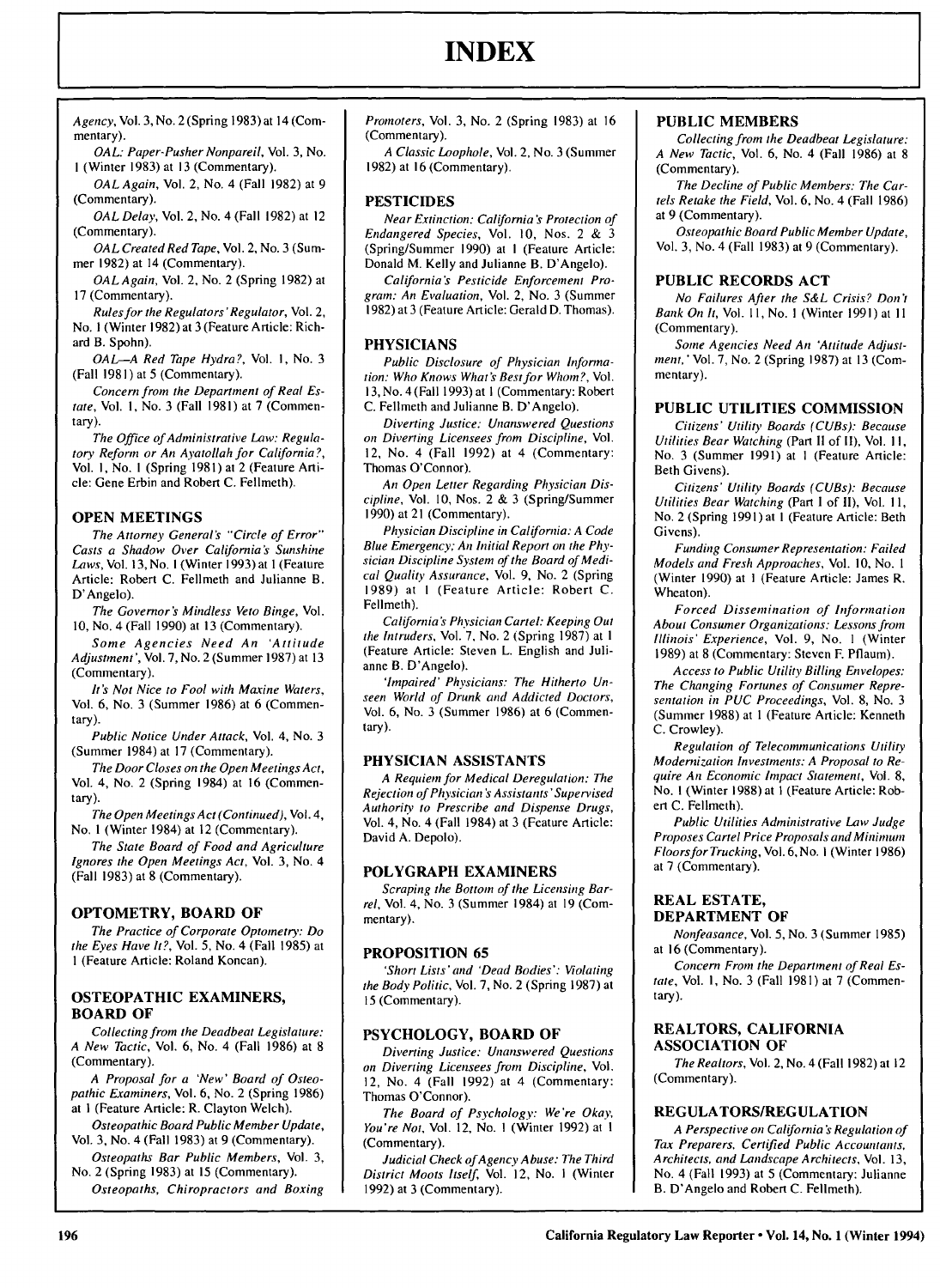Airline Deregulation: Crash Landings and the Parachute of Aristotle, Vol. 12, Nos. 2 & 3 (Spring/Summer 1992) at **I** (Commentary).

Beyond Airlines: The Failures of Modern Deregulation, Vol. 12, Nos. 2 & 3 (Spring/Summer 1992) at 4 (Commentary).

Six Radical Ideas, Vol. **11,** No.4 (Fall 1991) at 16 (Commentary).

The Role of CUBs in the Reclamation of American Government, Vol. **11,** No. 3 (Summer 1991) at 19 (Commentary).

The California Bankers Association Proposes To Rewrite California Banking Law: The Ultimate Blank Check, Vol. 9, No. 4 (Fall 1989) at **I** (Feature Article: Gail K. Hillebrand).

Regulation of Telecommunications Utility Modernization Investments: A Proposal to Require An Economic Impact Statement, Vol. 8, No. **I** (Winter 1988) at **I** (Feature Article: Robert C. Fellmeth).

Regulation **by** Requiring Disclosure: Item Pricing, Vol. **6,** No. 2 (Spring **1986)** at **19** (Commentary).

Banking Regulation Nonfeasance, Vol. **5,** No. 4 (Fall **1985)** at **6** (Commentary).

Unnecessary Regulation, Vol. **5,** No. 4 (Fall **1985)** at **8** (Commentary).

Nonfeasance, Vol. **5,** No. **3** (Summer **1985)** at **16** (Commentary).

A Theory of Regulation: A Plaiform for State Regulatory Reform, Vol. **5,** No. 2 (Spring **1985)** at **3** (Feature Article: Robert **C.** Fellmeth).

The Rule of Regulatory Charade: A Case Study, Vol.4, No. 4 (Fall 1984) at 12 (Commentary).

Regulation **by** Local Government, Vol. 4, No. 3 (Summer 1984) at 15 (Commentary).

Paternalism, Vol. 4, No. 2 (Spring 1984) at 14 (Commentary).

Federal District Court Throws Out Trash Hauling Statute, Vol. 4, No. **I** (Winter 1984) at 12 (Commentary).

Regulation **by** Local Government-A Case Study of Monopoly, State Nonfeasance and Promised Corruption, Vol. 3, No. **I** (Winter 1983) at 3 (Feature Article: Robert C. Fellmeth).

Regulating Funeral Directors and Embalmers: What to Preserve, Vol. 2, No. 2 (Spring 1982) at 3 (Feature Article: Elizabeth A. Mulroy).

Rulesfor the Regulators'Regulator, Vol. 2, No. 1 (Winter 1982) at 3 (Feature Article: Richard B. Spohn).

The Fallacy of Neutral Regulatory Reform, Vol. **1,** No. 3 (Fall 1981) at 2 (Feature Article: Senator Omer L. Rains).

# **RULEMAKING**

Updating California Administrative Law, Vol. 9, No. 3 (Summer 1989) at 1 (Feature Article: Michael Asimow),

The Need for a New APA, Vol. 9, No. 3 (Summer 1989) at 6 (Commentary).

The Office of Administrative Law: Office of Red Tape?, Vol. 5, No. **I** (Winter 1985) at 3 (Feature Article: Gene Erbin).

The *OAL* As (Runaway) Rulemaking Agency, Vol. 3, No. 2 (Spring 1983) at 14 (Commentary).

Rules for the Regulators'Regulator, Vol. 2, No. **I** (Winter **1982)** at 2 (Feature Article: Richard B. Spohn).

The Office of Administrative Law: Regulatory Reform or An Ayatollah for California?, Vol. 1, No. **I** (Spring 1981) at 2 (Feature Article: Gene Erbin and Robert C. Fellmeth).

See also OFFICE OF ADMINISTRATIVE LAW, this Index.

See also REGULATORS/REGULATIONS, this Index.

# **SAVINGS AND LOANS**

No Failures After the S&L Crisis? Don't Bank On It, Vol. **11,** No. **I** (Winter 1991) at **II** (Commentary).

Partners in Crime: California's Role in the \$335 Billion Savings and Loan Heist, Vol. 10, No. 4 (Fall 1990) at **I** (Feature Article: Carl K. Oshiro).

#### **SEARCH AND SEIZURE**

Six Radical Ideas, Vol. **11,** No. **4** (Fall **1991)** at **16** (Commentary).

# **SMALL CLAIMS COURT**

Solving Disputes Without Lawyers: It's About Time, Vol. **7,** No. 2 (Spring **1987)** at 14 (Commentary).

#### **STATE BAR, CALIFORNIA**

Final Report of the State Bar Discipline Monitor, Vol. **11,** No. 4 (Fall 1991) at I (Feature Article: Robert C. Fellmeth).

Attorney Misappropriation of Client Funds: Approaches Toward a Solution, Vol. 8, No. 4 (Fall 1988) at **I** (Feature Article: Kate G. Turnbull).

The Discipline System of the California State Bar: An Initial Report, Vol. 7, No. 3 (Summer 1987) at 1 (Feature Article: Robert C. Fellmeth).

The State Bar: Should People Be Required to Feed the Political Fund of a Group with Whom They Disagree in Order to Practice Their *Profession?,* Vol. 5, No. **I** (Winter 1985) at 9 (Commentary).

State Bar Entry Standards: When and How Do We Apply Prior Restraints?, Vol. 5, No. **I** (Winter 1985) at 10 (Commentary).

State Bar, A Step in the Right Direction, Vol. 4, No. 3 (Summer 1984) at 17 (Commentary).

The State Bar of California: Public Interest Agency or Constitutional Cartel?, Vol. 4, No. 2 (Spring 1984) at 3 (Feature Article: Robert Gaglione).

Attorneys to Remain on Olympus, Vol. 3, No. 4 (Fall 1983) at 7 (Commentary).

#### **SUNSET** LAWS

Sunset Turned on Its Head, Part II, Vol. 4, No. **I** (Winter 1984) at **II** (Commentary).

Sunset Turned on Its Head, Vol. 3, No. 4 (Fall 1983) at 9 (Commentary).

Sunset Update, Vol. 3, No. 4 (Fall 1983) at 9 (Commentary).

Has the Sun Set on Sunset? A Postmortem in California, Vol. 1, No. 2 (Summer 1981) at 2 (Feature Article: Gene Erbin).

#### **SUNSHINE LAWS**

The Attorney Generals *"'Circle* of Error" Casts a Shadow Over California's Sunshine Laws, Vol. 13,No. **I** (Winter **1993)** at **I** (Feature Article: Robert **C.** Fellmeth and Julianne B. D'Angelo).

The Governor's Mindless Veto Binge, Vol. **10,** No. 4 (Fall **1990)** at **13** (Commentary).

Some Agencies Need An 'Attitude Adjustment,' Vol. **7,** No. 2 (Spring **1987)** at **13** (Commentary).

Attorneys to Remain on Olympus, Vol. **3,** No. 4 (Fall **1983)** at **7** (Commentary).

#### **TAX PREPARERS**

A Perspective on California's Regulation of Tax Preparers, Certified Public Accountants, Architects, and Landscape Architects, Vol. **13,** No. 4 (Fall **1993)** at 5 (Commentary: Julianne B. D'Angelo and Robert **C.** Fellmeth).

Tax Preparers Program-'A Zoo,' Vol. **3,** No. 2 (Spring **1983)** at **17** (Commentary).

Tax Preparers Program-Death and Resurrection, Vol. 2, No. 4 (Fall **1982)** at **10** (Commentary).

#### **TORT LIABILITY**

A Proposed Solution to Both the Injustice of Current Joint and Several Liability and the Prospective Injustice of *Proposition* **51,** Vol. 6, No. 2 (Spring **1986)** at 20 (Commentary).

#### **TRUCKING**

Public Utilities Administrative Law Judge Proposes Cartel Price Proposals and Minimum Floors for Trucking, Vol. **6,** No. **I** (Winter **1986)** at 7 (Commentary).

#### **UCAN (Utility Consumers' Action Network)**

Citizens' Utility Boards (CUBs): Because Utilities Bear Watching (Part II of II), Vol. **11,** No. 3 (Summer 1991) at **I** (Feature Article: Beth Givens).

Citizens' Utility Boards (CUBs): Because Utilities Bear Watching (Part I of II), Vol. 11, No. 2 (Spring 1991) at 1 (Feature Article: Beth Givens).

Forced Dissemination of Information About Consumer Organizations: Lessons from Illinois' Experience, Vol. 9, No. I (Winter 1989) at 8 (Commentary: Steven F. Pflaum).

Access to Public Utility Billing Envelopes: The Changing Fortunes of Consumer Representation in PUC Proceedings, Vol. 8, No. 3 (Summer 1988) at **I** (Feature Article: Kenneth C. Crowley).

Progress Made on UCAN, Vol. 4, No. **I** (Winter 1984) at 13 (Commentary).

#### UTILITIES

Citizens' Utility Boards (CUBs): Because Utilities Bear Watching (Part II of II), Vol. 11, No. 3 (Summer 1991) at **I** (Feature Article: Beth Givens).

The Role of CUBs in the Reclamation of American Government, Vol. **11,** No. 3 (Summer 1991) at 19 (Commentary).

Citizens' Utility Boards (CUBs): Because Utilities Bear Watching (Part **I** of II), Vol. 11,

# **INDEX**